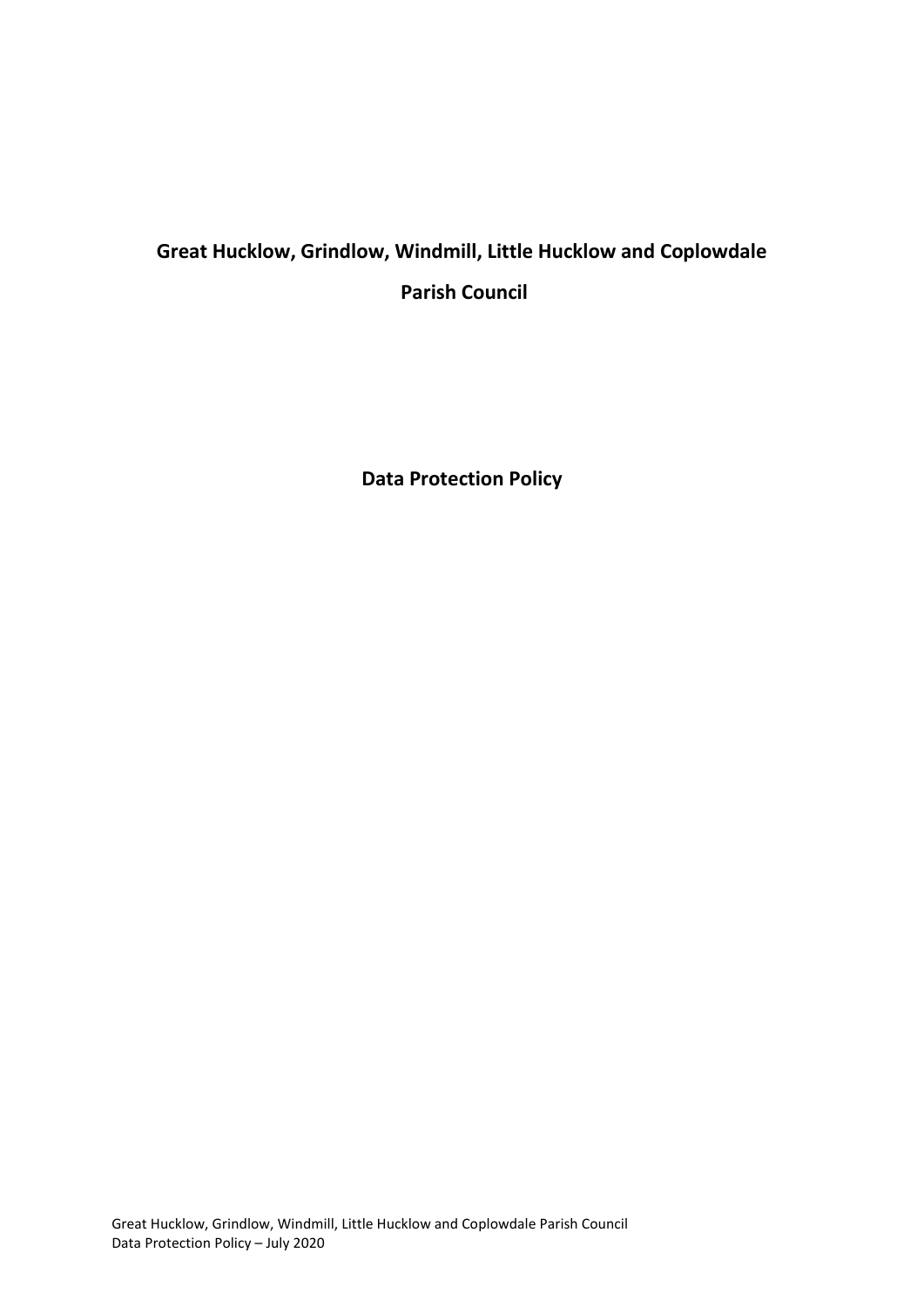## **Great Hucklow, Grindlow, Windmill, Little Hucklow and Coplowdale Parish Council Data Protection Policy**

#### **Introduction**

The General Data Protection Regulation regulates the processing of information relating to individuals. This includes the obtaining, holding, using or disclosing of such information, and covers computerised records as well as paper filing systems and records. The Parish Council will hold the minimum personal information necessary to enable it to perform its functions. All such personal information is confidential and will be treated with care in order to comply with the law.

### **1 Summary of Data Protection Principles**

Data users must comply with the General Data Protection principles of good practice which underpin the Regulation.

These state that personal data shall be:

- obtained and processed fairly and lawfully (that the subject of the data has consented to its collection and use);
- held only for specified purposes;
- adequate, relevant and not excessive;
- accurate and kept up to date;
- held for no longer than necessary;
- accessible to data subjects under the Regulation;
- subject to the appropriate security measures;
- retained by the council and shall not be transferred outside the Parish Council or to any country outside of the EEA unless it has adequate protection relating to the processing of data.
- deleted if an individual unsubscribes from a circulation list where their information is held specifically for that purpose

The Parish Council holds and processes information about its staff, Councillors, contractors and, where appropriate, members of the public. The General Data Protection Regulation ("The Regulation") covers both computerised and manual records which contain personal data, and sets out a number of rights and principles which those who use personal information, such as the Parish Council must follow. The Parish Council will keep some forms of information longer than others in line with financial, legal or archival requirements.

## **2 Responsibilities**

All staff or Councillors who process, have access to or use personal data must ensure that they familiarise themselves with this policy and the associated data security policies and abide by the principles set out in The Regulation. This policy has been developed to ensure this happens.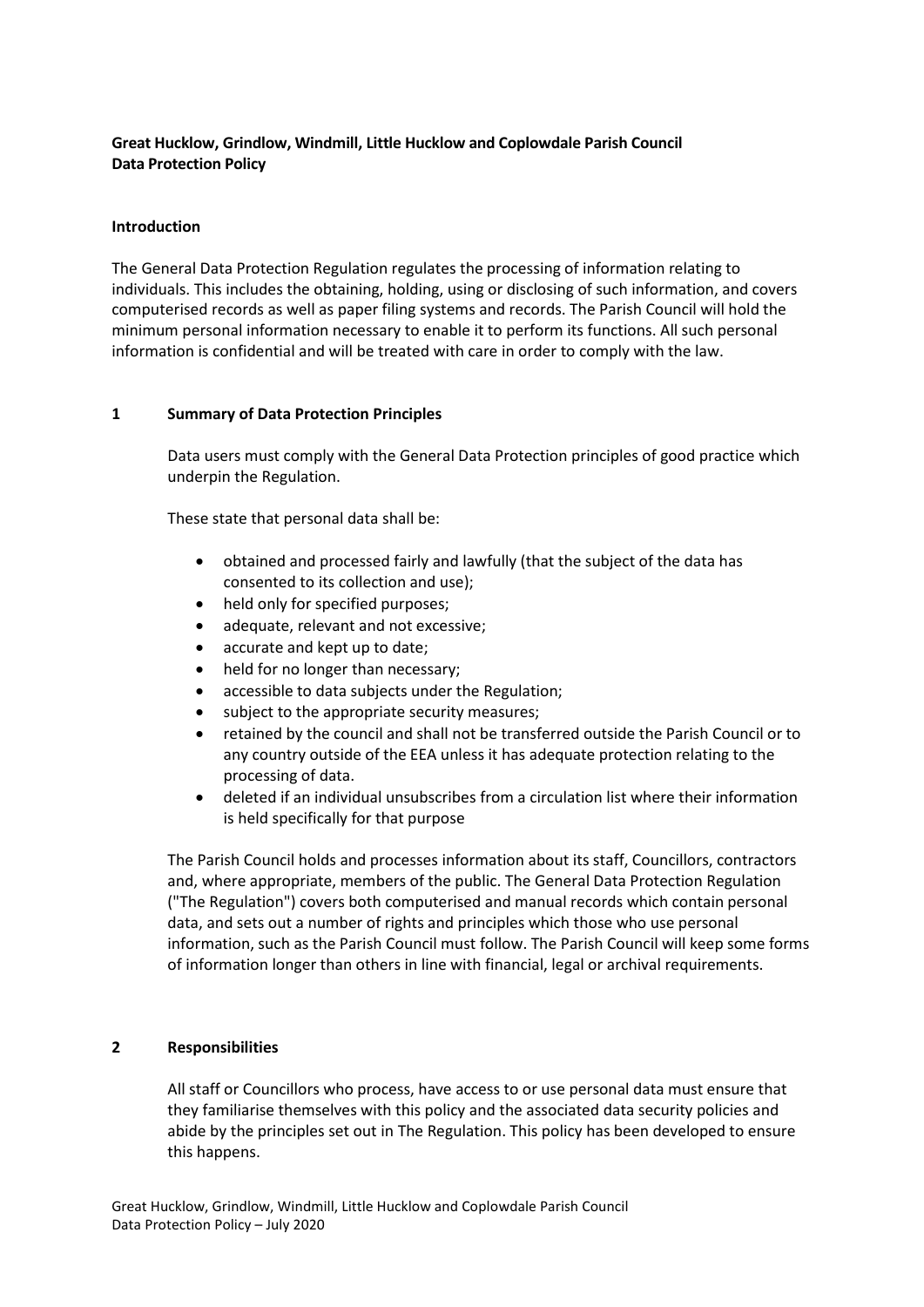Staff and Councillors owe a duty of confidence which extends to handling of personal data. If you record or process personal data in any form you must ensure that you comply with this Policy and the requirements of the Regulation.

The Council has overall responsibility for the Data Protection Policy. The Clerk is responsible for making sure the policy and procedures for handling requests and complaints are in place and are understood by Councillors and people working for the Council.

It is the responsibility of the individual collectors, keepers and users of personal data to apply the provisions of The Regulation. Therefore staff are required to be aware of the provisions of The Regulation, such as keeping records up to date and accurate, and its impact on the work they undertake on behalf of the Parish Council.

Any breach of the Data Protection Policy, whether deliberate, or through negligence may lead to disciplinary action being taken.

All staff and Councillors are responsible for ensuring that:-

- They comply with this policy and internal procedures for handling access requests;
- Any personal data held, in electronic or paper format, is kept securely;
- Personal information is not disclosed deliberately or accidentally either orally or in writing to any unauthorised third party;
- They promptly forward all initial requests for personal data (known as 'subject access requests') to the Clerk; and when asked to do so, provide responses promptly to requests and reviews;
- The information provided to the Parish Council in connection with their employment is accurate and as up to date as possible.

#### **3 What does The Regulation apply to?**

The Regulation applies to both manual and electronically held data. The Regulation will also apply to emails that contain personal data about individuals sent or received by Parish Council staff or Councillors. Subject to certain objections, individual data subjects will be entitled to make a request and have access to information (including e-mails) containing personal data concerning them, provided that they can provide sufficient information to us to locate the relevant information.

#### **4 Sensitive Personal Data**

The Parish Council may from time to time process sensitive personal data regarding employees or individuals that it deals with. "Personal data" relates to living individuals that could be identified by the information. "Sensitive personal data" is information as to a data subject's racial or ethnic origin, political opinion, religious beliefs, trade union membership, sexual orientation or marital status, physical or mental health, offences or alleged offences and information relating to criminal proceedings. This information may be processed for equal opportunity monitoring or to meet the needs of individuals with disabilities, or for disciplinary proceedings or other legal obligations. Any personal or sensitive data that the Parish Council holds will only be held for the purposes for which it was gathered.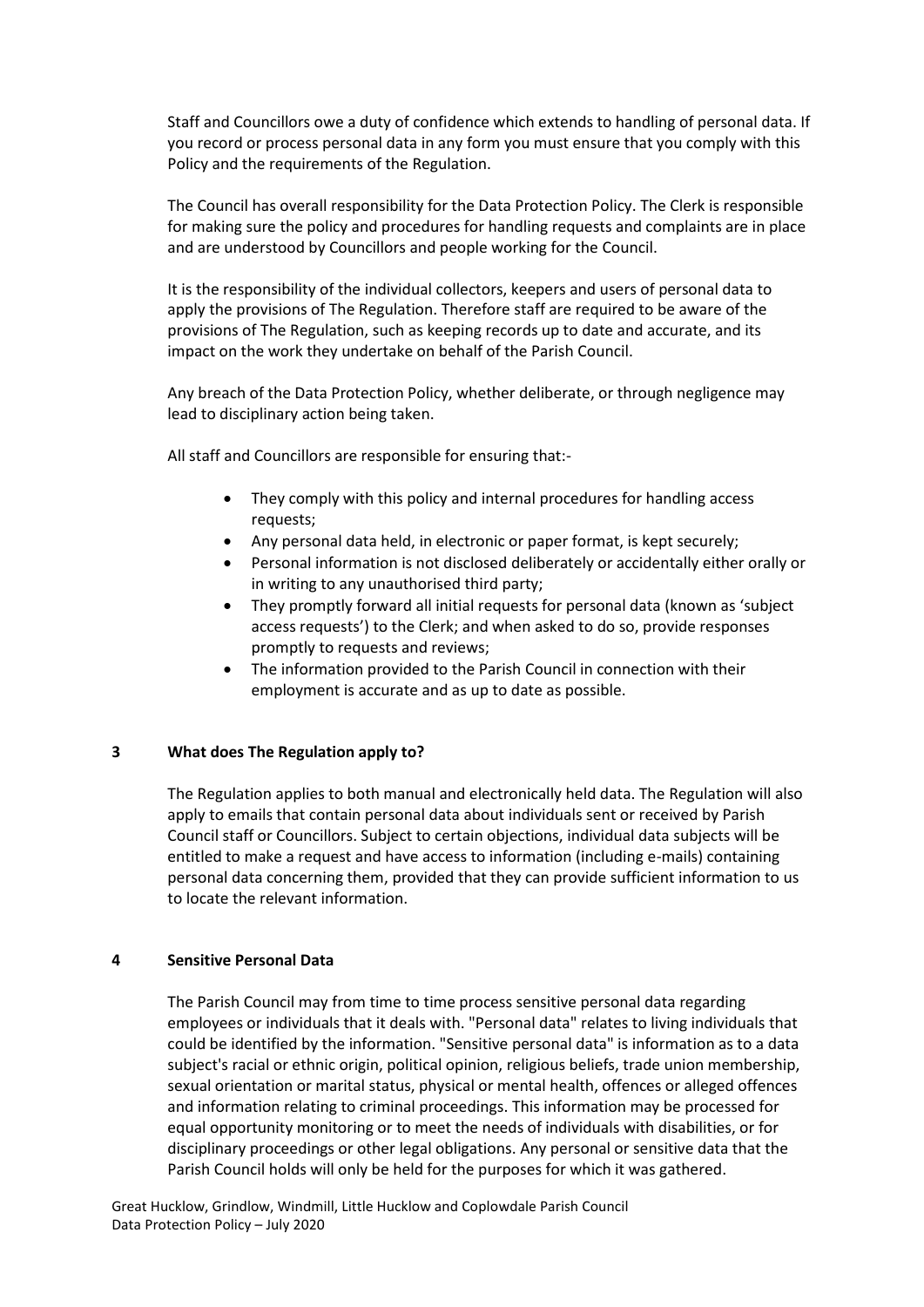#### **5 Data Subjects' Consent**

Certain types of personal data may be processed for particular purposes without the consent of the individual data subject. The Regulation also allows for certain third parties to have access to personal data without the consent of the individual concerned. However, it is the Parish Councils policy to seek express consent wherever practicable. This allows individuals an opportunity to raise any concerns or objections. The Parish Council will consider any such objections but reserves the right to process personal data in order to carry out its functions as permitted by law.

#### **6 Right to Access Personal Data**

Councillors, Staff (past and present), members of the public and individuals who have dealings with the Council have a right to access personal data that is being held about them in so far as it falls within the scope of the Regulation and to request the correction of such data where it is incorrect.

The Regulation gives rights to individuals in respect of personal data held about them by others.

The rights are:-

- Right of subject access;
- Right to prevent processing likely to cause damage or distress;
- Right to prevent processing for the purpose of direct marketing;
- Right in relation to automated decision making;
- Right to take action for compensation if the individual suffers damage or distress in contravention of The Regulation;
- Right to take action to rectify, block, erase or destroy inaccurate data;
- Right to make a request to the Information Commissioner's Office for an assessment to be made as to whether the provisions of the Regulation have been contravened;
- Right to compensation compensation can be claimed by the data subject from a data controller for damage or damage and distress caused by any breach of The Regulation. (Compensation for distress alone can only be claimed in limited circumstances.)

#### **7 How to make a Data Access Request**

All requests for access to data held by the Parish Council should be formally requested in writing to the Parish Clerk.

#### **8 Fee Charging**

The Council's publication scheme states that on each occasion that access is requested a disbursement charge will be levied at cost. Before any information is disclosed, we require payment of the fee and will advise the requester in writing of the total cost.